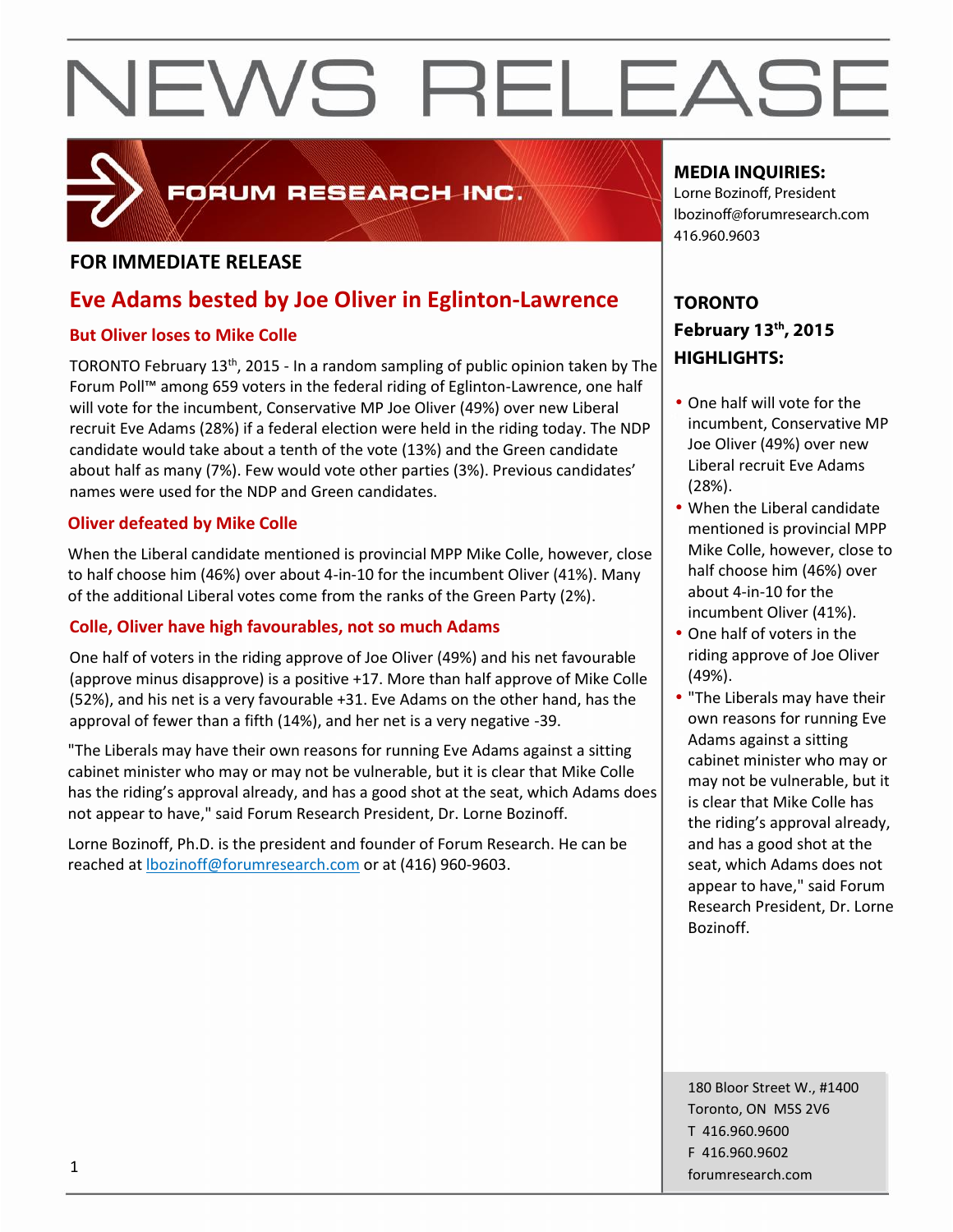## FORUM RESEARCH INC.

## **Methodology**

The Forum Poll™ was conducted by Forum Research with the results based on an interactive voice response telephone survey of 659 randomly selected voters in the federal riding of Eglinton-Lawrence. The poll was conducted on February 12<sup>th</sup>,  $\Box$ 2015.

Results based on the total sample are considered accurate +/- 4%, 19 times out of 20. Subsample results will be less accurate. Margins of error for subsample (such as age, gender) results are available at www.forumresearch.com/samplestim.asp

Where appropriate, the data has been statistically weighted by age, region, and other variables to ensure that the sample reflects the actual population according to the latest Census data.

This research is not necessarily predictive of future outcomes, but rather, captures opinion at one point in time. Forum Research conducted this poll as a public service and to demonstrate our survey research capabilities. Forum houses its poll results in the Data Library of the Department of Political Science at the University of Toronto.

With offices across Canada and around the world, 100% Canadian-owned Forum Research is one of the country's leading survey research firms. This Forum Poll™and other polls may be found at Forum's poll archive at www.forumresearch.com/polls.asp

### **MEDIA INQUIRIES:**

Lorne Bozinoff, President lbozinoff@forumresearch.com 416.960.9603

**TORONTO February 13 th, 2015**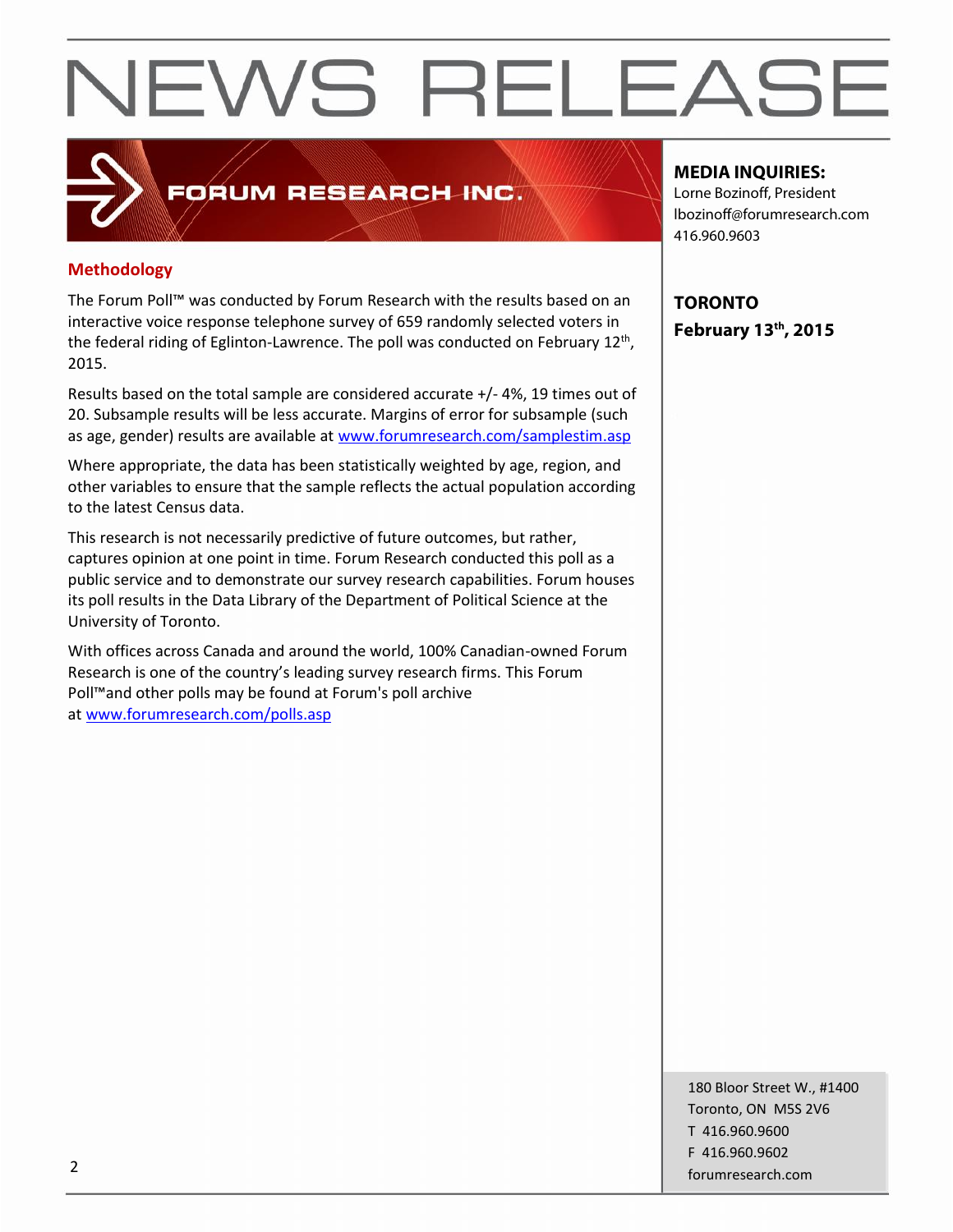## FORUM RESEARCH INC.

### *Vote Preference – Eve Adams as Liberal Candidate*

*'If a federal election were held today, which party's candidate would you be most likely to vote for in your riding of Eglinton-Lawrence?'+ 'Even though you may not have made up your mind, which party's candidate would you be leaning towards at this time?'*

## *[Decided/Leaning]*

### *Age / Gender*

| %                           | <b>Total</b> | 18-34 | 35-44 | 45-54          | 55-64 | $65+$ | <b>Male</b>    | Female |
|-----------------------------|--------------|-------|-------|----------------|-------|-------|----------------|--------|
| Sample                      | 593          | 37    | 52    | 107            | 154   | 243   | 267            | 326    |
| Joe Oliver, Conservative    | 49           | 59    | 49    | 45             | 44    | 48    | 48             | 50     |
| Eve Adams, Liberal          | 28           | 23    | 31    | 36             | 29    | 21    | 31             | 25     |
| <b>Thomas Gallezot, NDP</b> | 13           | 5     | 14    | 14             | 17    | 17    | 12             | 15     |
| Paul Baker, Green           | 7            | 10    | 3     | $\overline{4}$ |       | 8     | 5              | 8      |
| <b>Another party</b>        | 3            |       | 3     | $\overline{2}$ | 4     | 6     | $\overline{4}$ | 3      |

#### *Income*

| %                              | <b>Total</b> | <\$20K | $$20-$<br><b>\$40K</b> | \$40-<br><b>\$60K</b> | $$60-$<br><b>\$80K</b> | \$80-<br>\$100K | $$100-$<br><b>\$250K</b> |
|--------------------------------|--------------|--------|------------------------|-----------------------|------------------------|-----------------|--------------------------|
| Sample                         | 593          | 41     | 59                     | 68                    | 50                     | 54              | 114                      |
| Joe Oliver,<br>Conservative    | 49           | 48     | 54                     | 34                    | 39                     | 42              | 43                       |
| Eve Adams, Liberal             | 28           | 28     | 26                     | 29                    | 23                     | 36              | 30                       |
| <b>Thomas</b><br>Gallezot, NDP | 13           | 8      | 13                     | 23                    | 21                     | 15              | 20                       |
| Paul Baker, Green              | 7            | 10     | 3                      | 6                     | 11                     | 7               | 6                        |
| <b>Another party</b>           | 3            | 6      | $\overline{4}$         | 8                     | 6                      | $\mathbf{1}$    | $\mathbf{1}$             |

### *Past Federal Vote*

| %                                  | <b>Total</b> | <b>Conservative</b> | <b>Liberal</b> | <b>New</b><br><b>Democratic</b> | Green          | <b>Bloc</b><br><b>Quebecois</b> | <b>Other</b><br><b>Parties</b> |
|------------------------------------|--------------|---------------------|----------------|---------------------------------|----------------|---------------------------------|--------------------------------|
| Sample                             | 593          | 232                 | 236            | 50                              | 21             | 6                               | 18                             |
| Joe Oliver,<br><b>Conservative</b> | 49           | 87                  | 19             | $\overline{7}$                  | 30             | 90                              | 48                             |
| Eve Adams,<br>Liberal              | 28           | 9                   | 51             | 29                              | 12             | $\overline{0}$                  | 16                             |
| <b>Thomas</b><br>Gallezot, NDP     | 13           | $\mathbf{1}$        | 18             | 54                              | 6              | 10                              | 14                             |
| Paul Baker,<br>Green               | 7            | $\mathcal{P}$       | 6              | 6                               | 53             | $\overline{0}$                  | 11                             |
| <b>Another party</b>               | 3            | $\mathbf{1}$        | 5              | 3                               | $\overline{0}$ | $\overline{0}$                  | 10                             |

## 180 Bloor Street W., #1400 Toronto, ON M5S 2V6 T 416.960.9600 F 416.960.9602 forumresearch.com 3

## **MEDIA INQUIRIES:**

Lorne Bozinoff, President lbozinoff@forumresearch.com 416.960.9603

## **TORONTO February 13 th, 2015**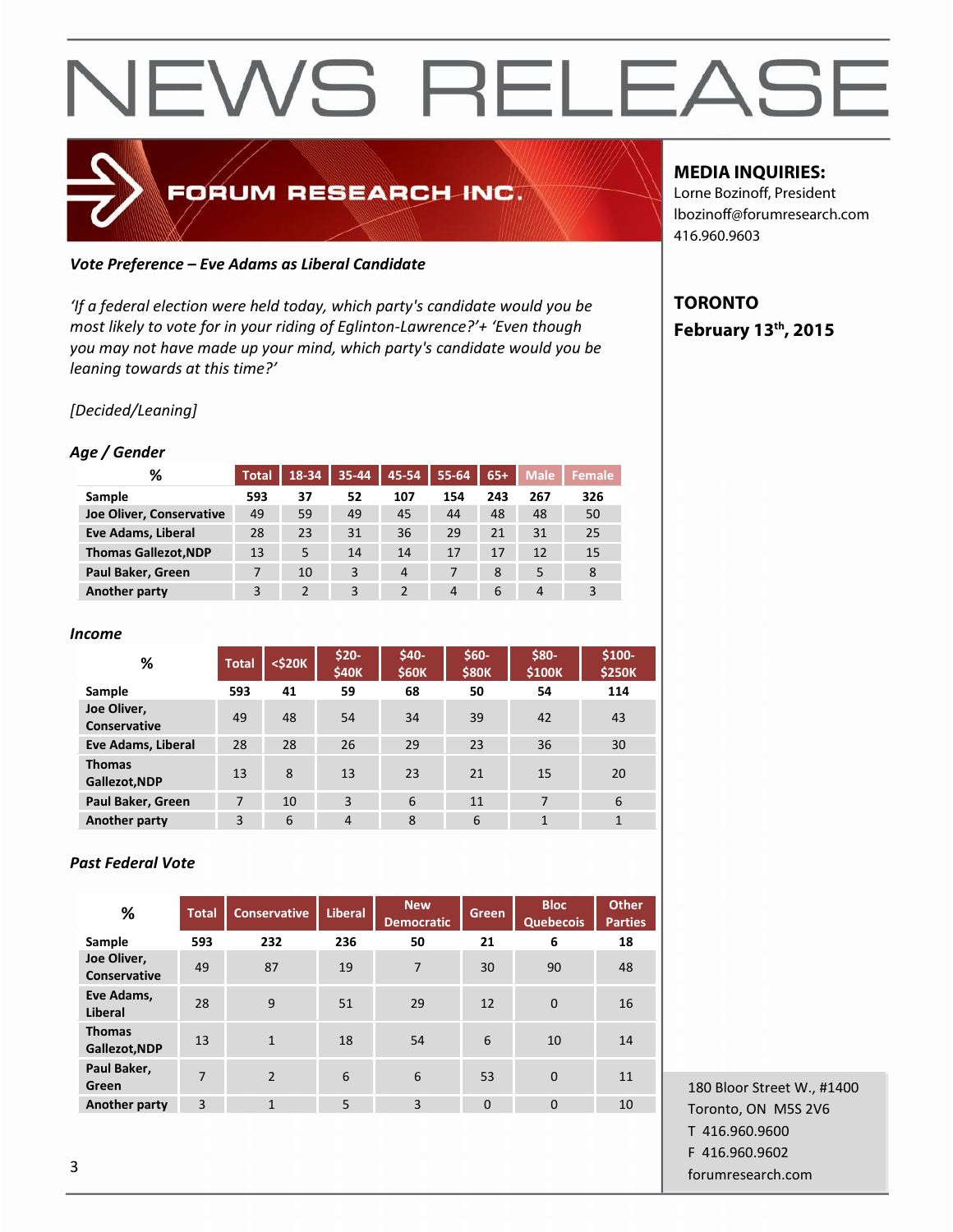## FORUM RESEARCH INC.

### *Vote Preference – Mike Colle as Liberal Candidate*

*'If a federal election were held today, which party's candidate would you be most likely to vote for in your riding of Eglinton-Lawrence?'+ 'Even though you may not have made up your mind, which party's candidate would you be leaning towards at this time?'*

## *[Decided/Leaning]*

## *Age / Gender*

| %                           | <b>Total</b> | 18-34 | $35 - 44$ | 45-54          | 55-64 | $65+$    | <b>Male</b> | Female         |
|-----------------------------|--------------|-------|-----------|----------------|-------|----------|-------------|----------------|
| Sample                      | 642          | 39    | 51        | 112            | 163   | 277      | 280         | 362            |
| Joe Oliver, Conservative    | 41           | 53    | 44        | 36             | 35    | 41       | 44          | 39             |
| Mike Colle, Liberal         | 46           | 37    | 42        | 54             | 50    | 45       | 43          | 49             |
| <b>Thomas Gallezot, NDP</b> | 10           |       | 13        | 7              | 11    | 10       | 9           | 10             |
| Paul Baker, Green           |              |       | 0         | $\overline{2}$ | 3     | 3        |             | $\overline{2}$ |
| Another party               |              |       |           | $\Omega$       |       | $\Omega$ |             | $\mathbf{1}$   |

#### *Income*

| %                              | <b>Total</b> | $<$ \$20 $K$ | $$20-$<br><b>\$40K</b> | \$40-<br><b>\$60K</b> | \$60-<br><b>\$80K</b> | \$80-<br>\$100K | $$100-$<br><b>\$250K</b> |
|--------------------------------|--------------|--------------|------------------------|-----------------------|-----------------------|-----------------|--------------------------|
| Sample                         | 642          | 47           | 62                     | 71                    | 55                    | 55              | 124                      |
| Joe Oliver,<br>Conservative    | 41           | 35           | 44                     | 31                    | 37                    | 35              | 38                       |
| Mike Colle, Liberal            | 46           | 57           | 34                     | 51                    | 33                    | 49              | 50                       |
| <b>Thomas</b><br>Gallezot, NDP | 10           | 4            | 20                     | 16                    | 24                    | 16              | 8                        |
| Paul Baker, Green              | 2            | $\mathbf{1}$ | $\mathbf{1}$           | $\overline{2}$        | 6                     | $\Omega$        | 3                        |
| Another party                  | $\mathbf{1}$ | 3            | $\Omega$               | $\Omega$              | $\overline{0}$        | $\Omega$        | $\mathbf{1}$             |

## *Past Federal Vote*

| %                              | <b>Total</b>             | <b>Conservative</b> | Liberal      | <b>New</b><br><b>Democratic</b> | <b>Green</b>   | <b>Bloc</b><br><b>Quebecois</b> | <b>Other</b><br><b>Parties</b> |
|--------------------------------|--------------------------|---------------------|--------------|---------------------------------|----------------|---------------------------------|--------------------------------|
| Sample                         | 642                      | 239                 | 272          | 50                              | 21             | 8                               | 19                             |
| Joe Oliver,<br>Conservative    | 41                       | 81                  | 13           | 10                              | 15             | 21                              | 42                             |
| Mike Colle,<br>Liberal         | 46                       | 16                  | 77           | 43                              | 59             | 19                              | 29                             |
| <b>Thomas</b><br>Gallezot, NDP | 10                       | $\mathfrak{p}$      | 9            | 46                              | $\overline{0}$ | 39                              | 14                             |
| Paul Baker,<br>Green           | $\overline{\phantom{0}}$ | $\mathbf{1}$        | $\mathbf{1}$ | $\mathbf{1}$                    | 25             | $\mathbf 0$                     | 12                             |
| <b>Another party</b>           | $\mathbf{1}$             | $\overline{0}$      | $\mathbf{1}$ | $\overline{0}$                  | $\mathbf{1}$   | 21                              | $\overline{3}$                 |

180 Bloor Street W., #1400 Toronto, ON M5S 2V6 T 416.960.9600 F 416.960.9602 forumresearch.com 4

## **MEDIA INQUIRIES:**

Lorne Bozinoff, President lbozinoff@forumresearch.com 416.960.9603

## **TORONTO February 13 th, 2015**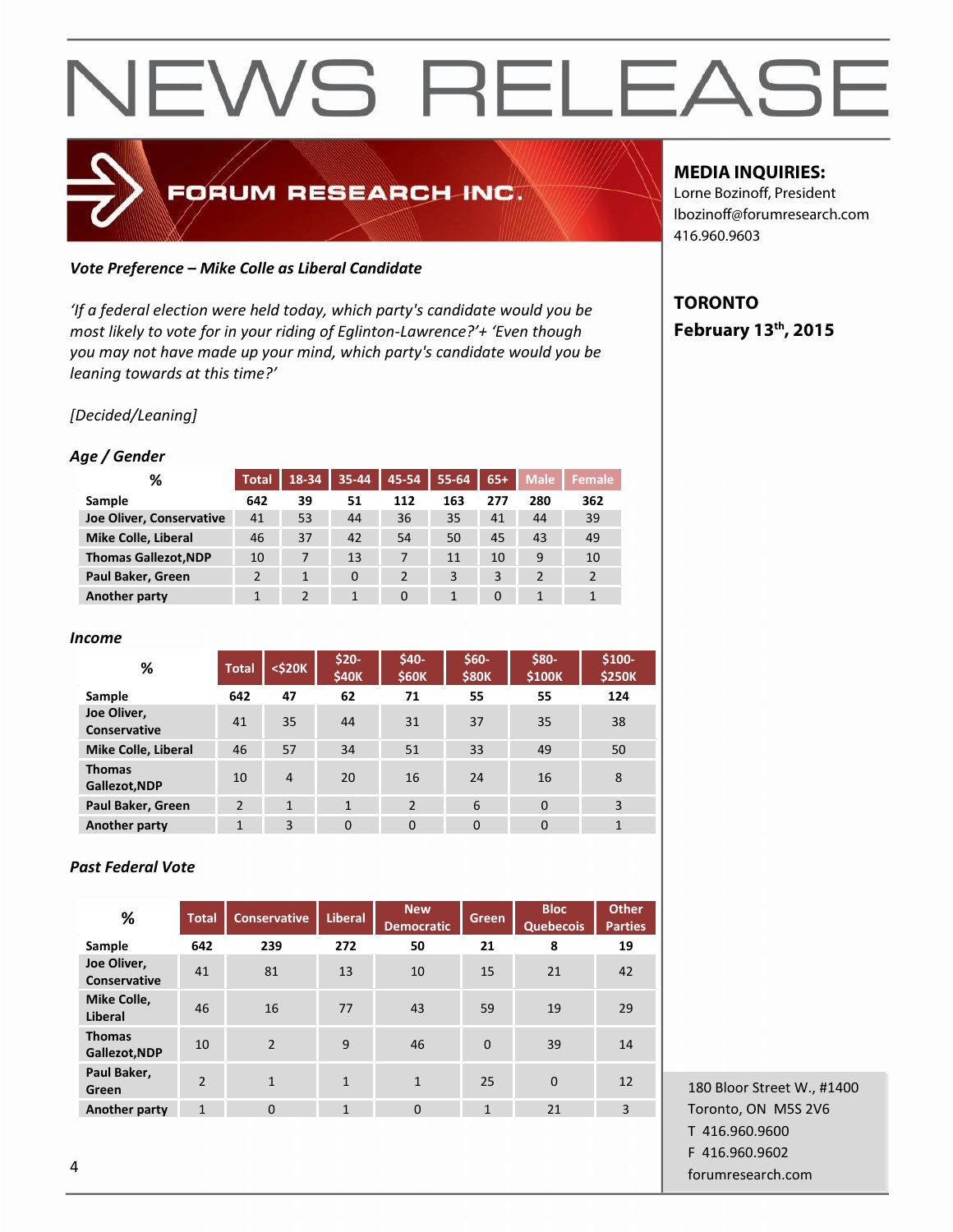

#### *Joe Oliver Approval*

*'Do you approve or disapprove of Joe Oliver?'*

### *[All Respondents]*

#### *Age / Gender*

| %                 | <b>Total</b> | 18-34 | $35 - 44$ |     | 45-54   55-64 | $65+$ | Male | <b>Female</b> |
|-------------------|--------------|-------|-----------|-----|---------------|-------|------|---------------|
| Sample            | 659          | 40    | 52        | 115 | 168           | 284   | 286  | 373           |
| Approve           | 49           | 65    | 43        | 42  | 42            | 43    | 49   | 49            |
| <b>Disapprove</b> | 32           | 18    | 34        | 41  | 36            | 40    | 36   | 28            |
| Don't know        | 19           | 18    | 22        | 17  | 22            | 17    | 15   | 23            |

#### *Income*

| %                 | <b>Total</b> | $<$ \$20 $K$ | \$20-\$40K | \$40-\$60K | \$60-\$80K |    | \$80-\$100K \$100-\$250K |
|-------------------|--------------|--------------|------------|------------|------------|----|--------------------------|
| <b>Sample</b>     | 659          | 48           | 66         |            | 57         | 55 | 126                      |
| Approve           | 49           | 51           | 45         | 30         | 41         | 34 | 50                       |
| <b>Disapprove</b> | 32           | q            | 23         | 42         | 49         | 55 | 34                       |
| Don't know        | 19           | 41           | 31         | 27         | 10         |    | 15                       |

#### *Past Federal Vote*

| %                 | <b>Total</b> | <b>Conservative</b> | <b>Liberal</b> | <b>New</b><br><b>Democratic</b> | <b>Green</b> | <b>Bloc</b><br><b>Quebecois</b> | <b>Other</b><br><b>Parties</b> |
|-------------------|--------------|---------------------|----------------|---------------------------------|--------------|---------------------------------|--------------------------------|
| Sample            | 659          | 241                 | 279            | 52                              | 22           | 8                               | 22                             |
| Approve           | 49           | 79                  | 30             | 19                              | 33           | $\overline{4}$                  | 50                             |
| <b>Disapprove</b> | 32           | 11                  | 51             | 65                              | 44           | 5                               | 19                             |
| Don't<br>know     | 19           | 10                  | 19             | 17                              | 23           | 90                              | 31                             |

## **MEDIA INQUIRIES:**

Lorne Bozinoff, President lbozinoff@forumresearch.com 416.960.9603

## **TORONTO February 13 th, 2015**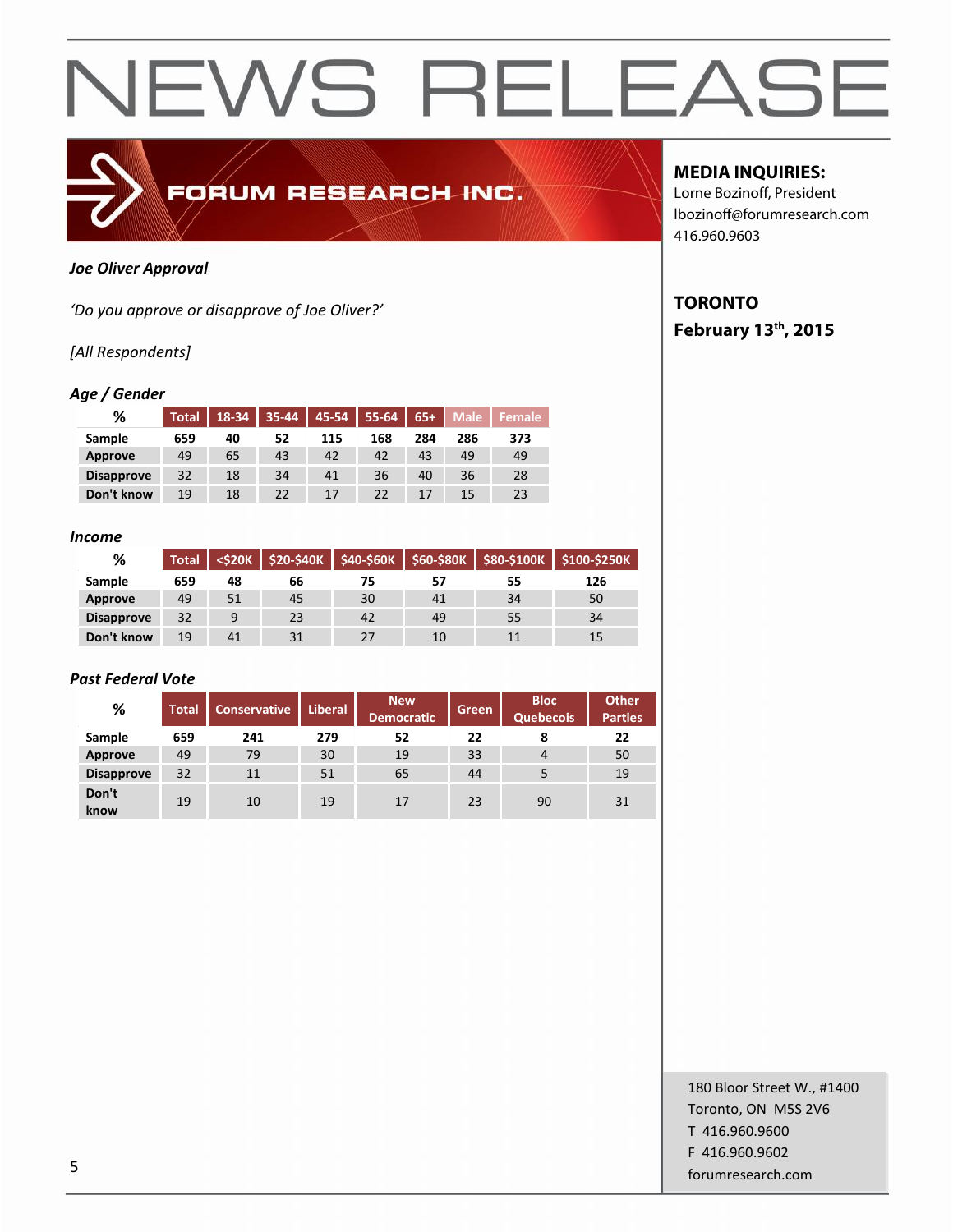

#### *Eve Adams Approval*

*'Do you approve or disapprove of Eve Adams?'*

### *[All Respondents]*

#### *Age / Gender*

| %                 | <b>Total</b> | $18-34$ 35-44 |    |     | 45-54   55-64   65+ |     |     | Male Female |
|-------------------|--------------|---------------|----|-----|---------------------|-----|-----|-------------|
| Sample            | 659          | 40            | 52 | 115 | 168                 | 284 | 286 | 373         |
| Approve           | 14           | 14            | 16 | 19  | 11                  | 6   | 16  | 11          |
| <b>Disapprove</b> | 53           | 44            | 49 | 55  | 58                  | 65  | 58  | 48          |
| Don't know        | 33           | 41            | 35 | 26  | 31                  | 29  | 26  | 41          |

#### *Income*

| %                 | Total |    |    | <\$20K   \$20-\$40K   \$40-\$60K | \$60-\$80K |    | \$80-\$100K \$100-\$250K |
|-------------------|-------|----|----|----------------------------------|------------|----|--------------------------|
| Sample            | 659   | 48 | 66 |                                  | 57         | 55 | 126                      |
| Approve           | 14    | 21 | 21 |                                  | 17         |    | 15                       |
| <b>Disapprove</b> | 53    | 29 | 48 | 49                               | 61         | 49 | 57                       |
| Don't know        | 33    | 50 | 31 | 43                               | 22         | 46 | 28                       |

#### *Past Federal Vote*

| %                 | Total | <b>Conservative</b> | <b>Liberal</b> | <b>New</b><br><b>Democratic</b> | Green | <b>Bloc</b><br><b>Quebecois</b> | <b>Other</b><br><b>Parties</b> |
|-------------------|-------|---------------------|----------------|---------------------------------|-------|---------------------------------|--------------------------------|
| Sample            | 659   | 241                 | 279            | 52                              | 22    | 8                               | 22                             |
| Approve           | 14    | 9                   | 16             | 21                              | 33    | 0                               | 0                              |
| <b>Disapprove</b> | 53    | 67                  | 53             | 35                              | 13    | 8                               | 60                             |
| Don't<br>know     | 33    | 24                  | 31             | 44                              | 54    | 92                              | 40                             |

### **MEDIA INQUIRIES:**

Lorne Bozinoff, President lbozinoff@forumresearch.com 416.960.9603

## **TORONTO February 13 th, 2015**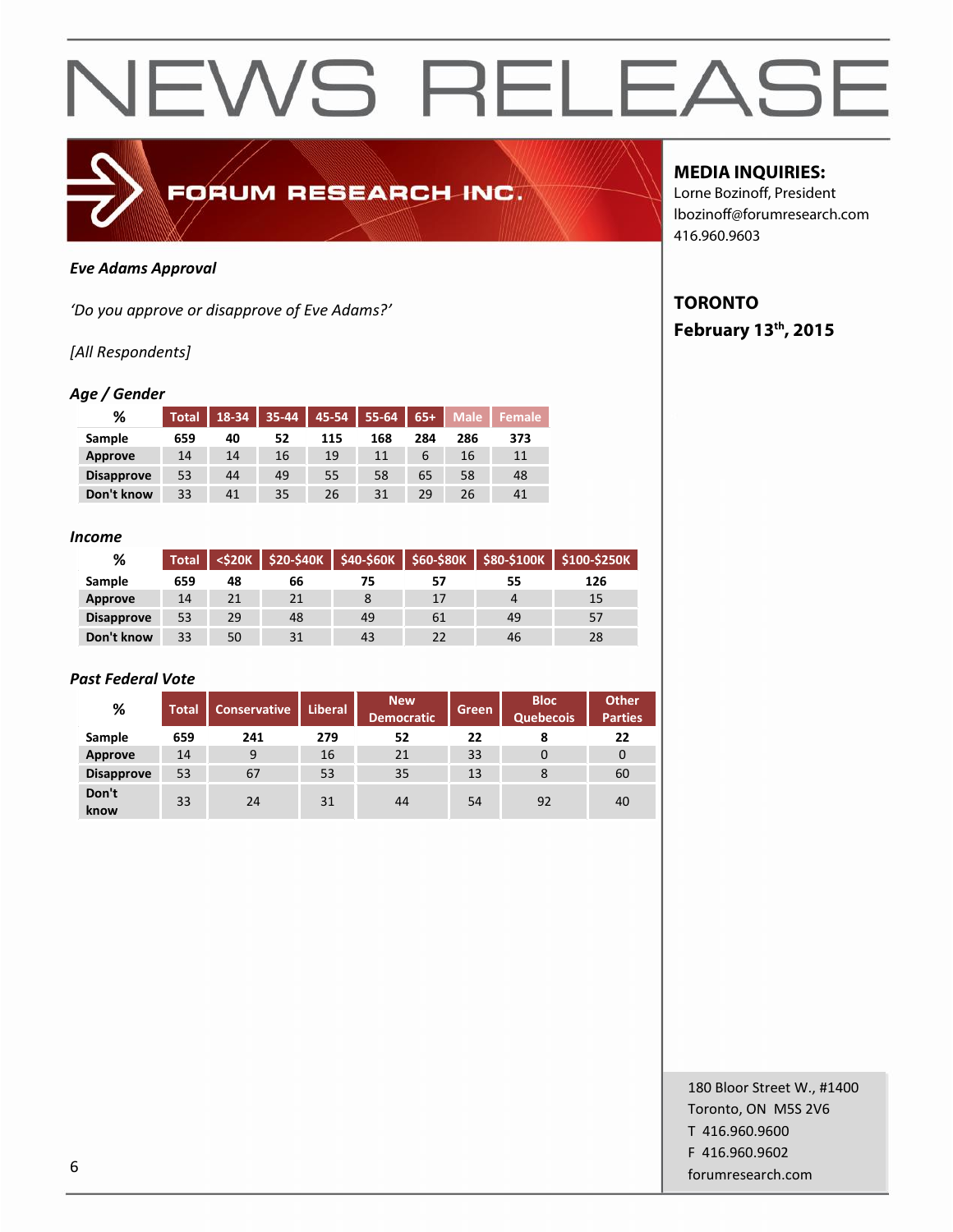

### *Mike Colle Approval*

*'Do you approve or disapprove Mike Colle?'*

### *[All Respondents]*

### *Age / Gender*

| %                 | <b>Total</b> | 18-34 | $35 - 44$ |     | 45-54   55-64 | $65+$ | Male I | l Female |
|-------------------|--------------|-------|-----------|-----|---------------|-------|--------|----------|
| Sample            | 659          | 40    | 52        | 115 | 168           | 284   | 286    | 373      |
| Approve           | 52           | 40    | 48        | 57  | 63            | 63    | 52     | 52       |
| <b>Disapprove</b> | 21           | 31    | 20        | 22  | 14            | 12    | 20     | 22       |
| Don't know        | 27           | 29    | 32        | 22  | 23            | 25    | 28     | 26       |

#### *Income*

| %                 | <b>Total</b> |    |    | <\$20K   \$20-\$40K   \$40-\$60K | \$60-\$80K | \$80-\$100K | \$100-\$250K |
|-------------------|--------------|----|----|----------------------------------|------------|-------------|--------------|
| Sample            | 659          | 48 | 66 | 75                               | 57         | 55          | 126          |
| Approve           | 52           | 30 | 50 | 55                               | 64         | 56          | 55           |
| <b>Disapprove</b> | 21           | 20 | 15 | 13                               |            | 18          | 28           |
| Don't know        | 27           | 50 | 35 | 32                               | 33         | 27          | 17           |

### *Past Federal Vote*

| %                 | <b>Total</b> | Conservative | <b>Liberal</b> | <b>New</b><br><b>Democratic</b> | Green | <b>Bloc</b><br><b>Quebecois</b> | <b>Other</b><br><b>Parties</b> |
|-------------------|--------------|--------------|----------------|---------------------------------|-------|---------------------------------|--------------------------------|
| Sample            | 659          | 241          | 279            | 52                              | 22    | 8                               | 22                             |
| <b>Approve</b>    | 52           | 42           | 75             | 49                              | 67    |                                 | 11                             |
| <b>Disapprove</b> | 21           | 30           | 10             | 17                              | 9     | 0                               | 43                             |
| Don't<br>know     | 27           | 28           | 16             | 34                              | 24    | 93                              | 46                             |

**MEDIA INQUIRIES:**

Lorne Bozinoff, President lbozinoff@forumresearch.com 416.960.9603

## **TORONTO February 13 th, 2015**